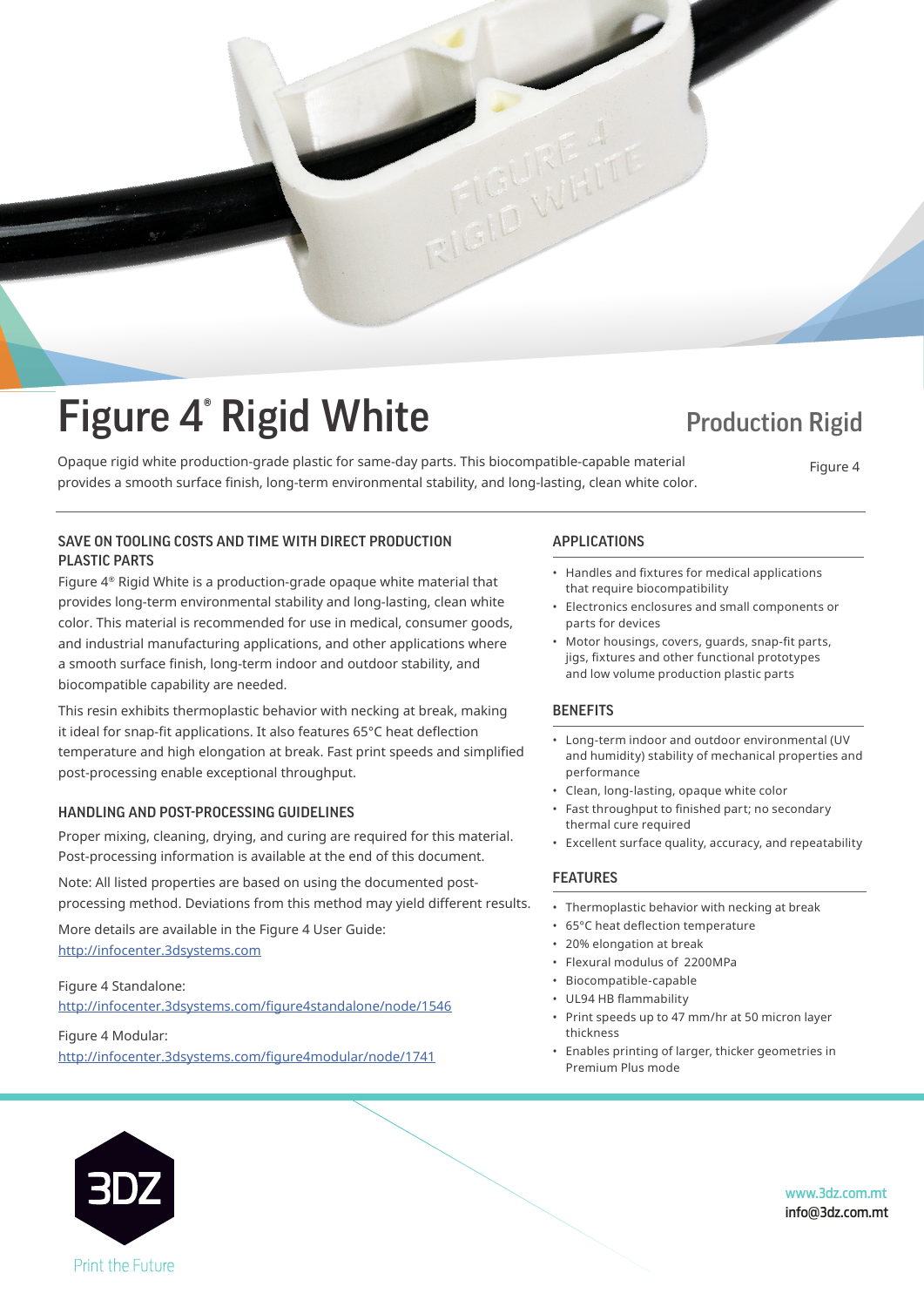# **AD SYSTEMS**

### MATERIAL PROPERTIES

The full suite of mechanical properties are given per ASTM and ISO standards where applicable. In addition, properties such as flammability, dielectric properties, and 24 hour water absorption are provided. This allows for better understanding of the material capability to aid in design decisions for the material. All parts are conditioned per ASTM recommended standards for a minimum of 40 hours at 23 °C, 50% RH.

Solid material properties reported were printed along the vertical axis (ZY-orientation). Figure 4 material properties are relatively uniform across print orientations, as detailed in the following section on Isotropic Properties. Because of this, parts do not need to be oriented in a particular direction to exhibit these properties. minimum of 40 hours at 23 °C, 50% RH.

| <b>LIQUID MATERIAL</b>                            |                                             |                        |                                                                                                                  |                   |                        |                              |  |  |  |  |  |  |
|---------------------------------------------------|---------------------------------------------|------------------------|------------------------------------------------------------------------------------------------------------------|-------------------|------------------------|------------------------------|--|--|--|--|--|--|
| <b>MEASUREMENT</b>                                | <b>CONDITION/METHOD</b>                     |                        | <b>METRIC</b>                                                                                                    |                   | <b>ENGLISH</b>         |                              |  |  |  |  |  |  |
| Viscosity                                         | Brookfield Viscometer @ 25 °C (77 °F)       |                        | 270 cps                                                                                                          |                   | 653 lb/ft-hr           |                              |  |  |  |  |  |  |
| Color                                             |                                             |                        | White                                                                                                            |                   |                        |                              |  |  |  |  |  |  |
| <b>Liquid Density</b>                             | Kruss K11 Force Tensiometer @ 25 °C (77 °F) |                        | $1.09$ g/cm <sup>3</sup><br>$0.036$ lb/in <sup>3</sup>                                                           |                   |                        |                              |  |  |  |  |  |  |
| Default Print Layer Thickness<br>(Standard Mode)  |                                             |                        | $50 \mu m$<br>$0.002$ in                                                                                         |                   |                        |                              |  |  |  |  |  |  |
| Speed - Standard Mode                             |                                             |                        | 47 mm/hr                                                                                                         | 1.85 in/hr        |                        |                              |  |  |  |  |  |  |
| Speed - Draft Mode                                |                                             |                        | 54 mm/hr<br>$2.13$ in/hr                                                                                         |                   |                        |                              |  |  |  |  |  |  |
| Package Volume                                    |                                             |                        | 1 kg bottle - Figure 4 Standalone<br>2.5 kg cartridge - Figure 4 Modular<br>9 kg container - Figure 4 Production |                   |                        |                              |  |  |  |  |  |  |
| <b>SOLID MATERIAL</b>                             |                                             |                        |                                                                                                                  |                   |                        |                              |  |  |  |  |  |  |
| <b>METRIC</b>                                     | <b>ASTM METHOD</b>                          | <b>METRIC</b>          | <b>ENGLISH</b>                                                                                                   | <b>ISO METHOD</b> | <b>METRIC</b>          | <b>ENGLISH</b>               |  |  |  |  |  |  |
|                                                   | PHYSICAL                                    |                        |                                                                                                                  |                   | <b>PHYSICAL</b>        |                              |  |  |  |  |  |  |
| Solid Density                                     | ASTM D792                                   | 1.16 $g/cm^{3}$        | $0.042$ lb/in <sup>3</sup>                                                                                       | ISO 1183          | 1.16 $g/cm^{3}$        | $0.042$ lb/in <sup>3</sup>   |  |  |  |  |  |  |
| 24 Hour Water Absorption                          | ASTM D570                                   | 1.88%                  | 1.88%                                                                                                            | ISO 62            | 1.88%                  | 1.88%                        |  |  |  |  |  |  |
|                                                   | <b>MECHANICAL</b>                           | <b>MECHANICAL</b>      |                                                                                                                  |                   |                        |                              |  |  |  |  |  |  |
| Tensile Strength Ultimate                         | ASTM D638                                   | 57 MPa                 | 8200 psi                                                                                                         | ISO 527-1/2       | 58 MPa                 | 8500 psi                     |  |  |  |  |  |  |
| Tensile Strength at Yield                         | ASTM D638                                   | 57 MPa                 | 8200 psi                                                                                                         | ISO 527-1/2       | 58 MPa                 | 8500 psi                     |  |  |  |  |  |  |
| <b>Tensile Modulus</b>                            | ASTM D638                                   | 2100 MPa               | 300 ksi                                                                                                          | ISO 527-1/2       | 2600 MPa               | 370 ksi                      |  |  |  |  |  |  |
| Elongation at Break                               | ASTM D638                                   | 20 %                   | 20 %                                                                                                             | ISO 527-1/2       | 17.2 %                 | 17.2 %                       |  |  |  |  |  |  |
| Elongation at Yield                               | ASTM D638                                   | 4.5 %                  | 4.5 %                                                                                                            | ISO 527-1/2       | 4.2%                   | 4.2%                         |  |  |  |  |  |  |
| Flexural Strength                                 | ASTM D790                                   | 84 MPa                 | 12200 psi                                                                                                        | <b>ISO 178</b>    | 90 MPa                 |                              |  |  |  |  |  |  |
| Flexural Modulus                                  | ASTM D790                                   | 2200 MPa               | 320 ksi                                                                                                          | <b>ISO 178</b>    | 2600 MPa               | 371 ksi                      |  |  |  |  |  |  |
| Izod Notched Impact                               | ASTM D256                                   | $21$ J/m               | 0.4 ft-lb/in                                                                                                     | <b>ISO 180-A</b>  | $3.1$ J/m <sup>2</sup> | 0.0015 ft-lb/in <sup>2</sup> |  |  |  |  |  |  |
| Izod Unnotched Impact                             | <b>ASTM D4812</b>                           | 160 J/m                | 3 ft-lb/in                                                                                                       | <b>ISO 180-U</b>  |                        |                              |  |  |  |  |  |  |
| <b>Shore Hardness</b>                             | <b>ASTM D2240</b>                           | 81D                    | 81D                                                                                                              | ISO 7619          | 81D                    | 81D                          |  |  |  |  |  |  |
|                                                   | <b>THERMAL</b>                              |                        | <b>THERMAL</b>                                                                                                   |                   |                        |                              |  |  |  |  |  |  |
| Tq (DMA, E")                                      | <b>ASTM E1640</b>                           | 64 °C                  | 148 °F                                                                                                           | ISO 6721-1/11     | 64 °C                  | 148 °F                       |  |  |  |  |  |  |
| HDT @ 0.455 MPa/66 PSI                            | ASTM D648                                   | 65 °C                  | 149 °F                                                                                                           | ISO 75-1/2 B      | 60 °C                  | 143 °F                       |  |  |  |  |  |  |
| HDT @ 1.82 MPa/264 PSI                            | ASTM D648                                   | 55 °C                  | 131 °F                                                                                                           | ISO 75-1/2 A      | 54 °C                  | 129 °F                       |  |  |  |  |  |  |
| CTE -20 to 50 °C                                  | ASTM E831                                   | 82 ppm/°C              | 46 ppm/°F                                                                                                        | ISO 11359-2       | 82 ppm/°K              | 46 ppm/°F                    |  |  |  |  |  |  |
| CTE 75 to 180 °C                                  | ASTM E831                                   | 146 ppm/°C             | 81 ppm/°F                                                                                                        | ISO 11359-2       | 146 ppm/°K             | 81 ppm/°F                    |  |  |  |  |  |  |
| UL Flammability                                   | <b>UL94</b>                                 | HB                     | <b>HB</b>                                                                                                        |                   |                        |                              |  |  |  |  |  |  |
|                                                   | <b>ELECTRICAL</b>                           |                        | <b>ELECTRICAL</b>                                                                                                |                   |                        |                              |  |  |  |  |  |  |
| Dielectric Strength (kV/mm)<br>@ 3.0 mm thickness | ASTM D149                                   | 15.1                   |                                                                                                                  |                   |                        |                              |  |  |  |  |  |  |
| Dielectric Constant @ 1 MHz                       | ASTM D150                                   | 3.21                   |                                                                                                                  |                   |                        |                              |  |  |  |  |  |  |
| Dissipation Factor @ 1 MHz                        | ASTM D150                                   | 0.019                  |                                                                                                                  |                   |                        |                              |  |  |  |  |  |  |
| Volume Resistivity (ohm-cm)                       | ASTM D257                                   | 6.8 X 10 <sup>15</sup> |                                                                                                                  |                   |                        |                              |  |  |  |  |  |  |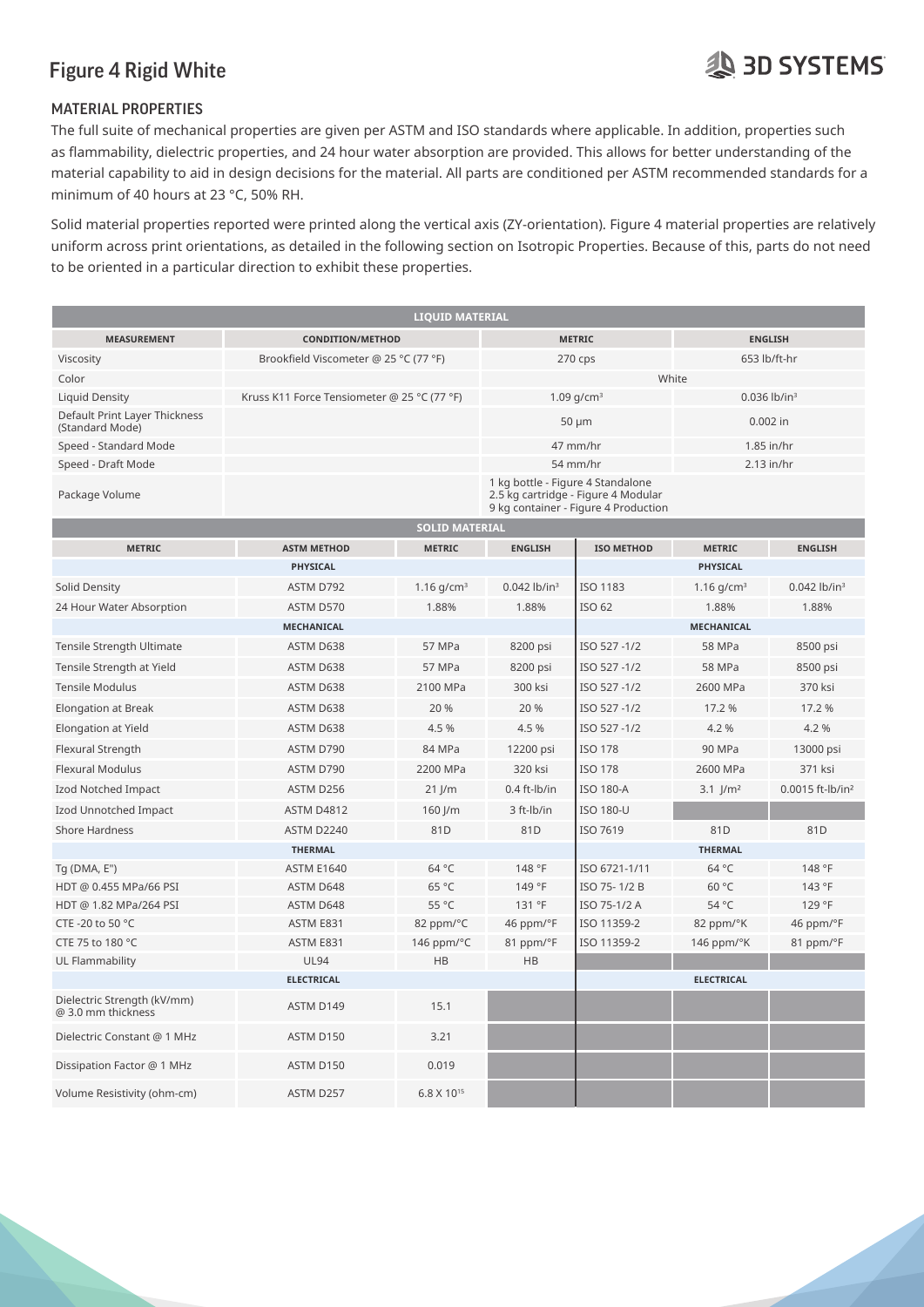# **SD SYSTEMS**

### ISOTROPIC PROPERTIES

Figure 4 technology prints parts that are isotropic in mechanical properties meaning the parts printed along either the XYZ axis will Figure 4 Rigid White give similar results.

Parts do not need to be oriented to get the highest mechanical properties are given per ASTM and ISO standards where applicable. In addition, properties such as  $\mathbf{I}$ properties, further improving the degree of freedom for part  $\blacksquare$  . This allows for better understanding of the provided of the provided of the provided of the provided of the provided of the provided of the provided of orientation for mechanical properties. The material capability to aid in decisions for the material capability to aid in decisions for all parts are conditions for all parts are conditioned standards for a standards for a

| <b>SOLID MATERIAL</b>      |                      |               |          |          |          |  |
|----------------------------|----------------------|---------------|----------|----------|----------|--|
| <b>METRIC</b>              | <b>METHOD</b>        | <b>METRIC</b> |          |          |          |  |
| <b>MECHANICAL</b>          |                      |               |          |          |          |  |
|                            |                      | ZY            | XZ       | XY       | Z45      |  |
| Tensile Strength Ultimate  | ASTM D638<br>Type IV | 57 MPa        | 62 MPa   | 61 MPa   | 59 MPa   |  |
| Tensile Strength at Yield  | ASTM D638<br>Type IV | 57 MPa        | 62 MPa   | 61 MPa   | 59 MPa   |  |
| <b>Tensile Modulus</b>     | ASTM D638<br>Type IV | 2100 MPa      | 2100 MPa | 2100 MPa | 2100 MPa |  |
| <b>Elongation at Break</b> | ASTM D638<br>Type IV | 20 %          | 20 %     | 22 %     | 23 %     |  |
| Elongation at Yield        | ASTM D638<br>Type IV | 4.5 %         | 4.5 %    | 4.8 %    | 4.2%     |  |
| Flexural Strength          | ASTM D790            | 84 MPa        | 93 MPa   | 88 MPa   | 82 MPa   |  |
| <b>Flexural Modulus</b>    | ASTM D790            | 2200 MPa      | 2400 MPa | 2200 MPa | 2100 MPa |  |
| Izod Notched Impact        | ASTM D256            | $21$ J/m      | $26$ J/m | $24$ J/m | 24 J/m   |  |
| <b>Shore Hardness</b>      | <b>ASTM D2240</b>    | 81D           | 81D      | 81D      | 81D      |  |

man gives a start strip and supplementation. The contract of the contract of the contract of the contract of the contract of the contract of the contract of the contract of the contract of the contract of the contract of t Figure 4 Rigid White exhibits thermoplastic behavior with a the Break Astmosfer at Break Astmosfer and the Break As long plastic deformation ductile necking before fracturing the state of the state  $\sim$  1.5  $\sim$  1.3  $\sim$  1.3  $\sim$  1.3  $\sim$  1.3  $\sim$  1.3  $\sim$  1.3  $\sim$  1.3  $\sim$  1.3  $\sim$  1.3  $\sim$  1.3  $\sim$  1.3  $\sim$  1.3  $\sim$  1.3  $\sim$  1.3  $\sim$  which gives better snap and clip performance.







XZ - orientation







Z45-Degree - orientation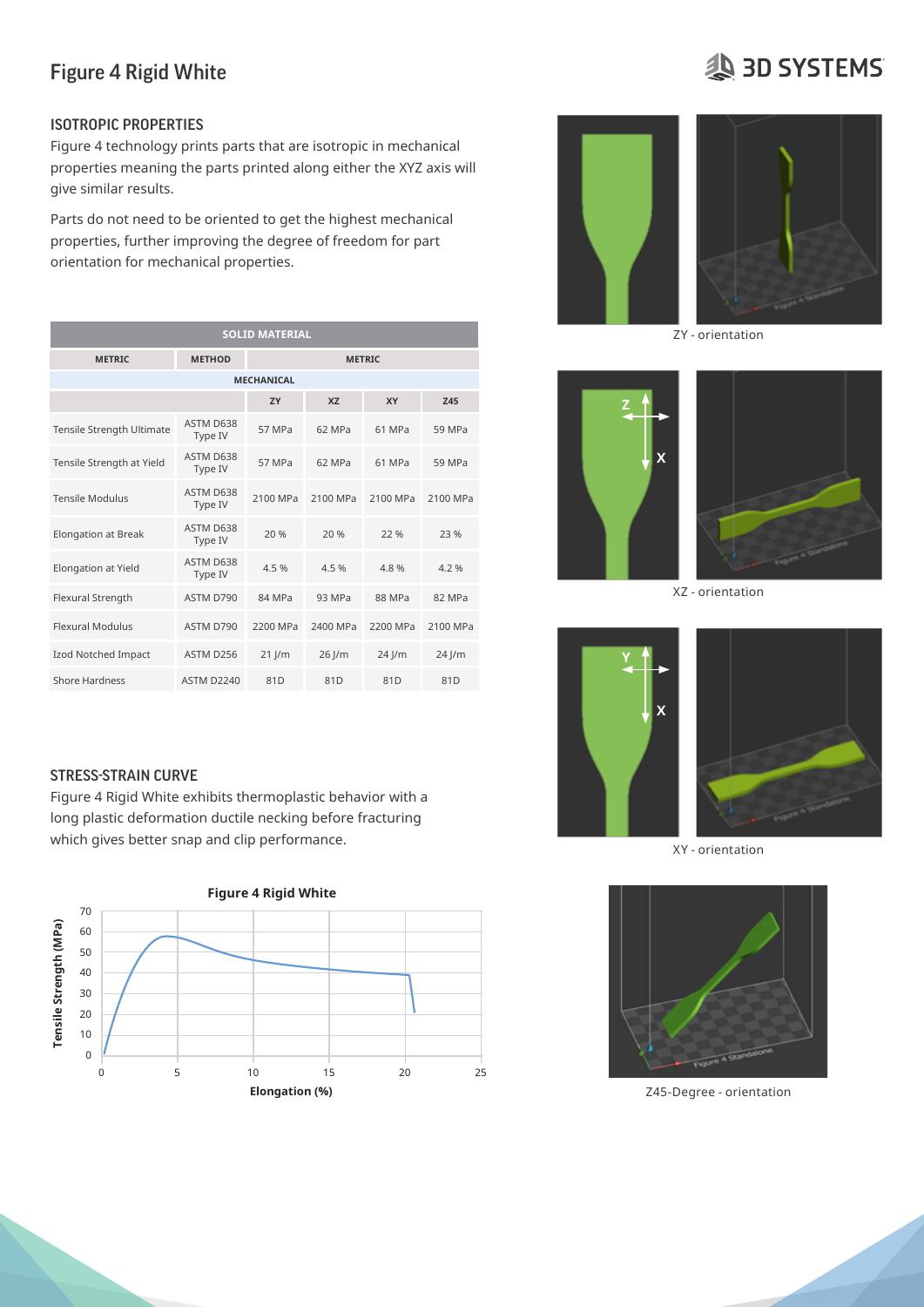# **A 3D SYSTEMS**

### Figure 4 Rigid White

### LONG-TERM ENVIRONMENTAL STABILITY

Figure 4 Rigid White is engineered to give long term environmental UV and humidity stability. This means the material is tested for the ability to retain a high percent of the initial mechanical properties over a given period of time. This provides<br> real design conditions to consider for the application or part. **Actual data value is on Y-axis, and data points are % of**  initial value.













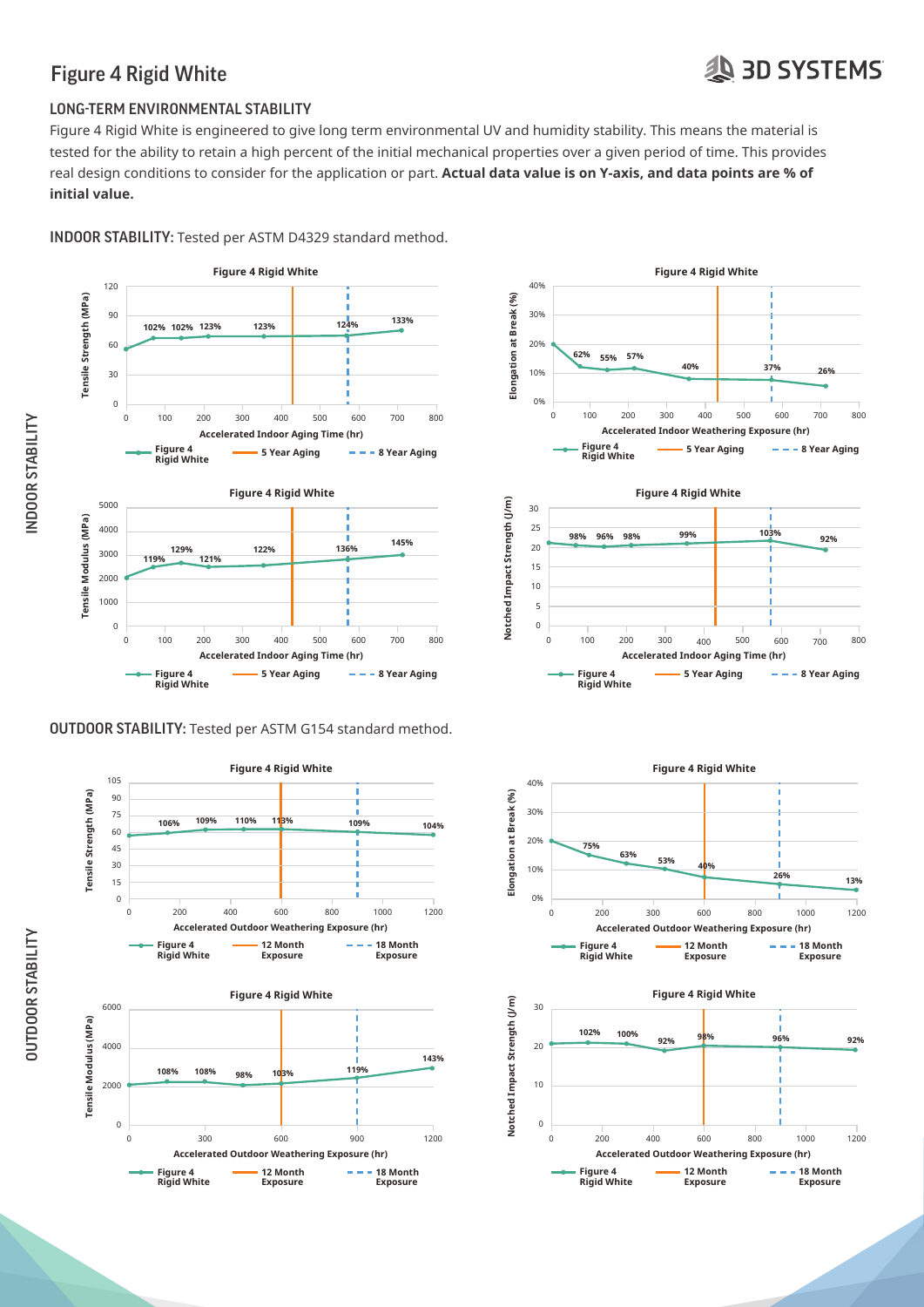### AUTOMOTIVE FLUID COMPATIBILITY

- comparison. to be oriented in a particular direction to be oriented in a particular direction to exhibit these properties.
	- Immerse for 30 minutes, remove, and take mechanical property data for comparison in 7 days

# **properties over that period of time.** The section of the sections are determined as percent by volume

| AUTOMOTIVE FLUID COMPATIBILITY                                                         | <b>AUTOMOTIVE FLUIDS</b>      |                                                |                     |  |  |
|----------------------------------------------------------------------------------------|-------------------------------|------------------------------------------------|---------------------|--|--|
| The compatibility of a material with                                                   | <b>FLUID</b>                  | <b>SPECIFICATION</b>                           | <b>TEST TEMP °C</b> |  |  |
| hydrocarbons and cleaning chemicals is<br>critical to part application. Figure 4 Rigid | Gasoline                      | ISO 1817, liquid C                             | $23 \pm 5$          |  |  |
| White parts were tested for sealed and<br>surface contact compatibility per USCAR2     | Diesel Fuel                   | 905 ISO 1817, Oil No. 3 + 10% p-xylene*        | $23 \pm 5$          |  |  |
| test conditions. The fluids below were                                                 | Engine Oil                    | ISO 1817, Oil No. 2                            | $50 \pm 3$          |  |  |
| tested in two different ways per the specs.                                            | Ethanol                       | 85% Ethanol + 15% ISO 1817 liquid C*           | $23 \pm 5$          |  |  |
| Immerse for 7 days, then take<br>$\bullet$<br>mechanical property data for             | Power Steering Fluid          | ISO 1917, Oil No. 3                            | $50 \pm 3$          |  |  |
| comparison.                                                                            | Automative Transmission Fluid | Dexron VI (North American specific material)   | $50 \pm 3$          |  |  |
| Immerse for 30 minutes, remove,<br>$\bullet$<br>and take mechanical property data      | <b>Engine Coolant</b>         | 50% ethylene glycol + 50% distilled water*     | $50 \pm 3$          |  |  |
| for comparison in 7 days                                                               | <b>Brake Fluid</b>            | SAE RM66xx (Use latest available fluid for xx) | $50 \pm 3$          |  |  |
| Data reflects the measured value of                                                    | Diesel Exhaust Fluid (DEF)    | API certified per ISO 22241                    | $23 \pm 5$          |  |  |

\*Solutions are determined as percent by volume





**Figure 4 Rigid White** 



**Figure 4 Rigid White**



# **19 3D SYSTEMS**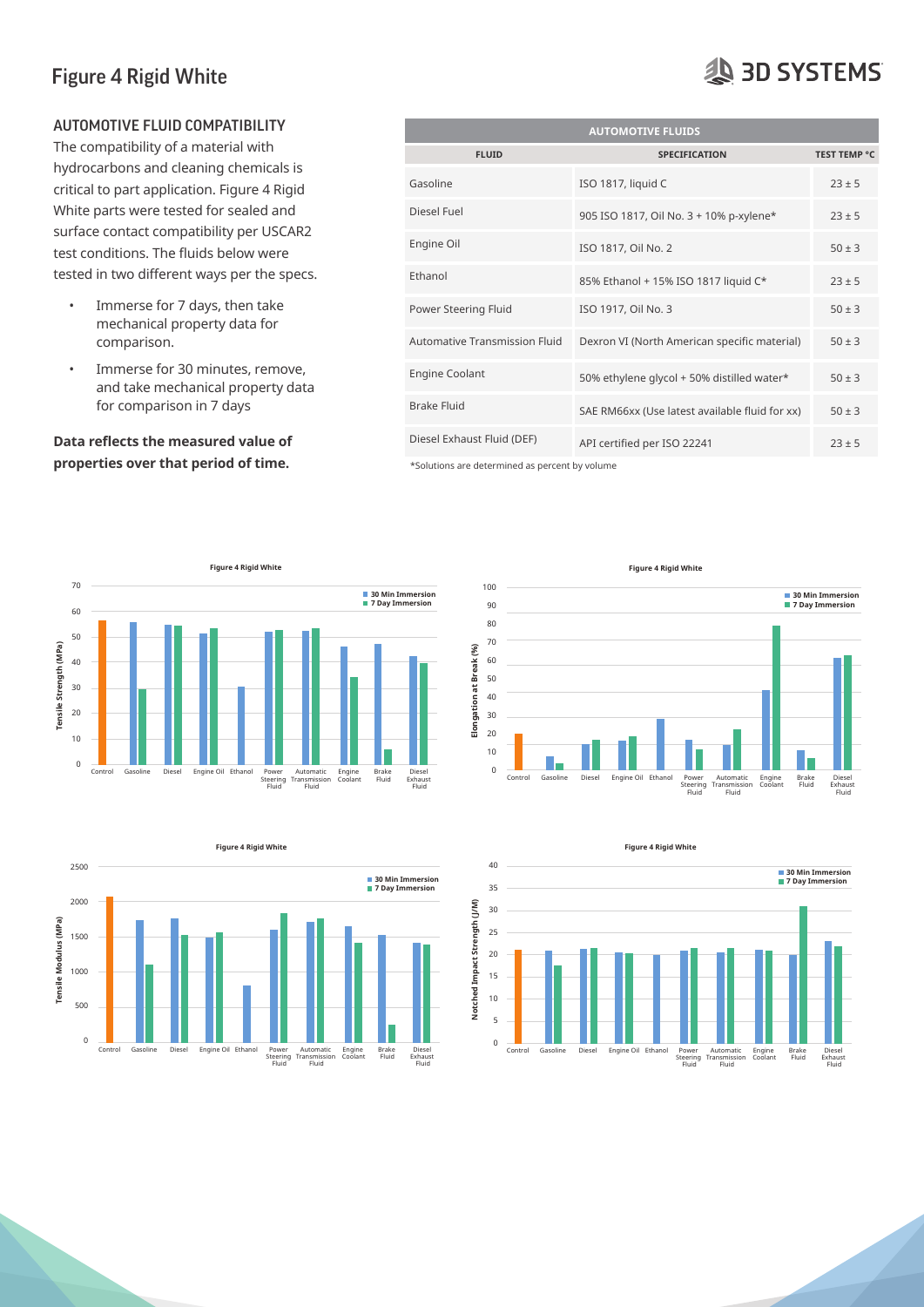# **AD SYSTEMS**

### CHEMICAL COMPATIBILITY

The compatibility of a material with cleaning chemicals is critical to  $\frac{1}{2}$ part application. Figure 4 Rigid White parts were tested for sealed and surface contact compatibility per ASTM D543 test conditions. The fluids below were tested in two different ways per the specs. The full suite of mechanical properties are given per ASTM and ISO standards where applicable. In addition, properties such as a properties such as  $\alpha$ 

- Immerse for 7 days, then take mechanical property data for  $\frac{6.3.23 \text{ Hydrochloric Act (10%)}}{2.25 \text{ Hydrochloric Act (10%)}}$ comparison.
- Immerse for 30 minutes, remove, and take mechanical property data for comparison in 7 days

#### **Data reflects the measured value of properties over that period 1996** and across properties of the following section of the following section of the following section on Isotropic Properties. Because of the following se **of time.**  to be oriented in a particular direction to exhibit the particular direction to exhibit these properties. The<br>These properties are the properties of the properties of the properties of the properties. The properties of t

\*Denotes materials did not go thru 7-day soak conditioning. **LIQUID MATERIAL**









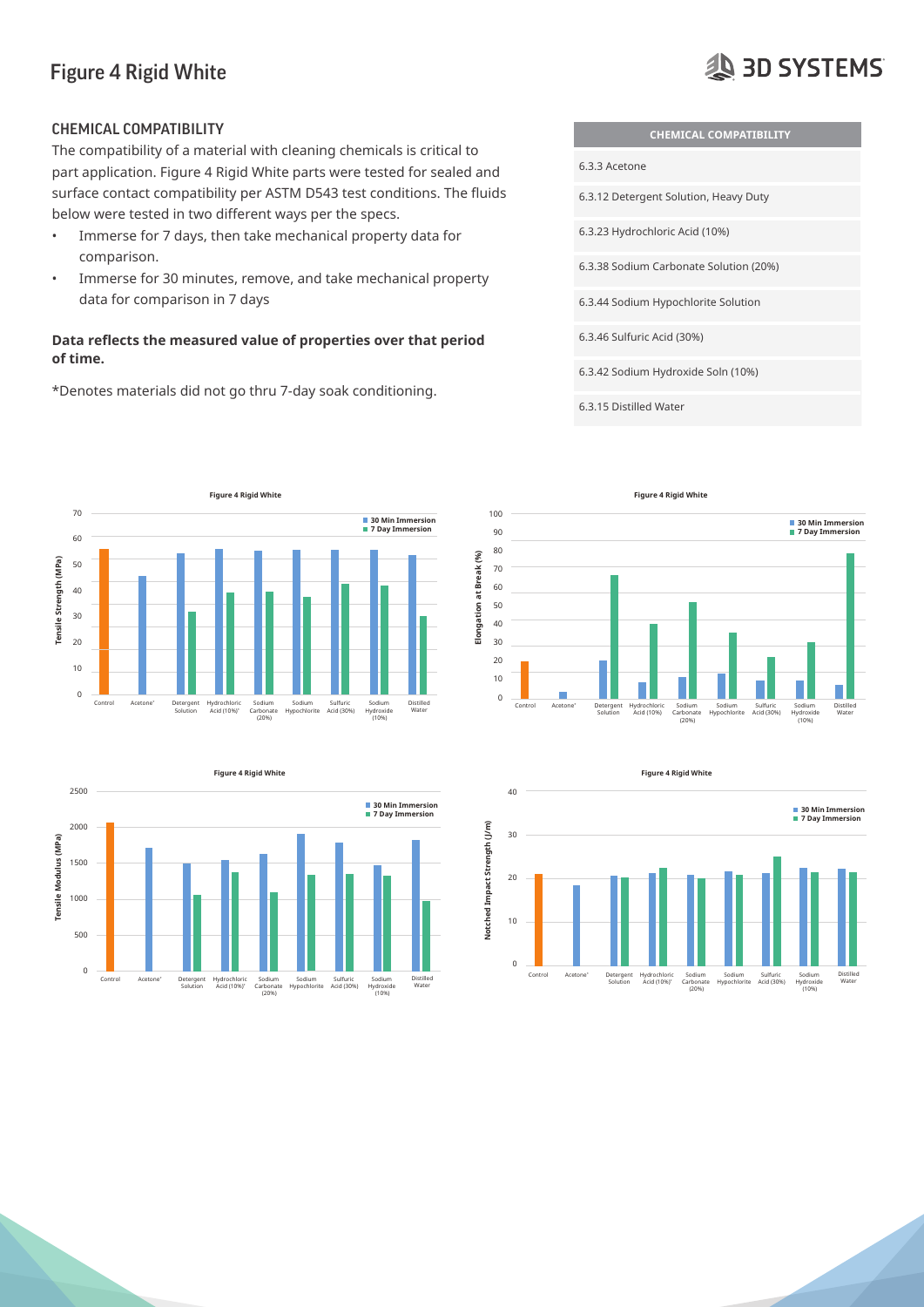# **29 3D SYSTEMS**

### BIOCOMPATIBILITY STATEMENT

Figure  $4^\circ$  Rigid White test coupons printed and processed according to the post processing instructions below were provided to an external biological testing laboratory for evaluation in accordance with *ISO 10993-5, Biological evaluation of*  medical devices - Part 5: Tests for in vitro cytotoxicity, and ISO 10993-10, Biological evaluation of medical devices - Part 10: Tests for irritation and skin sensitization (GPMT). The test results indicate that Figure 4® Rigid White has passed the requirements for biocompatibility according to the above tests.  $\overline{a}$ 

It is the responsibility of each customer to determine that its use of Figure 4® Rigid White material is safe, lawful and technically suitable to the customer's intended applications. Customers should conduct their own testing to ensure that this is the case. Because of possible changes in the law and in regulations, as well as possible changes in these materials, 3D Systems cannot guarantee that the status of these materials will remain unchanged or that it will qualify as biocompatible in any particular use. Therefore, 3D Systems recommends that customers continuing to use these materials verify their status on a periodic basis.